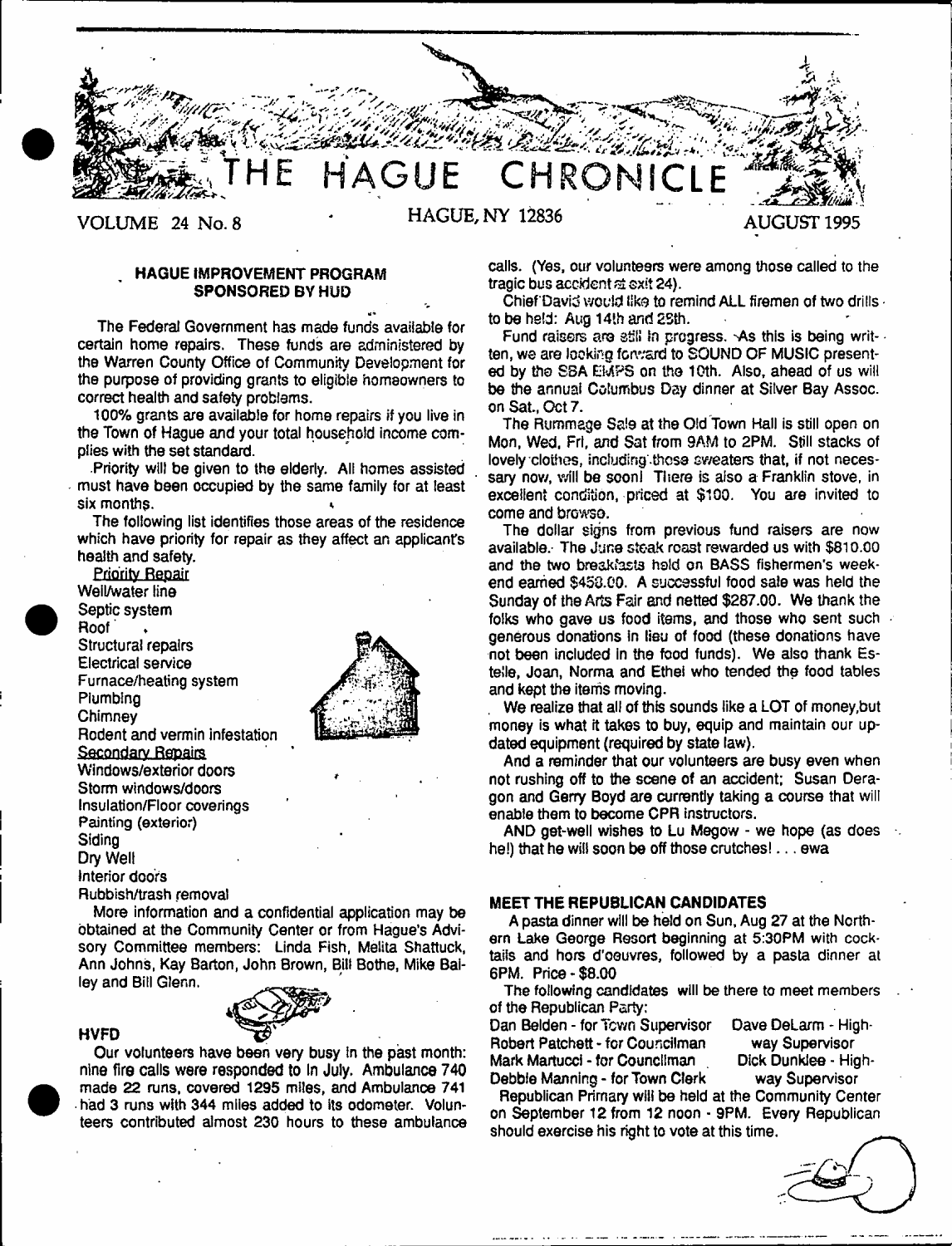## CONCERT AT SILVER BAY

- 2-

Long time Silver Bay summer resident Sandy Coffin, daughter of Carol Babinsky, will present a trumpet recital at the Silver Bay Association Chape) on Wed, Aug, 16 at 8PM. Sandy has recently been chosen as one of six Americans invited to perform at the Moscow International Trumpet Competition, to be held this Aug. 26 - Sep 5. The Competition will consist of three rounds of performances with piano accompaniment before an international panel of judges, made up of several of the foremost trumpet soloists in the world. The 3 top place winners wlii perform with leading Russian orchestras. This recital will consist of her program for the Competition, with works of Haydn, Hummel, Honegger, Goedicke, and Agafonnikov.

The concert is free. Donations to help defray the expenses of traveling to Russia for this competition will be gratefully received.

### HAGUE HISTORICAL SOCIETY

Once again we are planning a car-pooling trip - this time to some nearby museums; we have three lined up, and may add a fourth. This trip will be on Wed, Sep 13, will leave the Hague Community Center about 8AM and will include visits to The Chimney Point Historic Site, the John Strong House (DAR Museum) and the Champlain Maritime Museum. We hope to add Rokeby, in N. Ferrisburg, VT. You must plan on Museum fees, and your lunch {at the Red Mill at Basin Harbor) when figuring your costs. Museum fees vary; from \$2 to \$6. Detailed, information will be available by Aug 25 to all interested members. There will be a registration sheet at the Community Center. When registering, please indicate whether you need a ride or can offer a ride. PLEASE REGISTER BY SEP 5. Riders should remember to contribute to the driver's gaso-<br>line! line! ... ewa

## HAMILTON/WARREN COUNTY SENIOR PICNIC

The Hamilton/Warren County picnic will be held on Sep 6 (rain date, Sep 7) at Battlefield Park (off the Beach Rd in Lake George Village) at 12 o'clock noon. Grilled chicken, corn on the cob, chips and watermelon will be served. Coffee and doughnuts will be served to volunteers and early arrivals while supply lasts). The price of the meal is \$3.00, although no one will be denied a meal if unable to pay. BRING YOUR OWN TABLECLOTH AND PLACE SETTINGS OF TABLEWARE (paper plates will be provided). Because the Office For the Aging needs to know in order to provide food, please register to attend the picnic by phoning 543-6161. The last day to register is Aug 24..ewa

## PUPPET SHOW ON BEACH

A puppet show and other demonstrations which are designed to teach all ages about Lake George's ecosystem and environmental issues such as Eurasian Milfoil, Zebra Mussels and eutrophication is being held on the Hague Beach at 3:30PM. The program is being run by Karen Engter, a summer resident of Forest Bay and Brian McGrath.

Take some time to get your kids to the beach on Wednesday's for this very worth-while program.

# WOMEN HELPING WOMEN

"Dealing with Chronic Pain", our own and/or helpng others to manage this problem. That's the subject of our next program on Monday, Sep 11 at 7PM at the Hague Community Center. Karen Marks, R.N., a nurse administrator at Glens Falls Hospital, will be our speaker. Karen has additional certification in medical surgical nursing, a B.A. in sociology, psychology and education, and is a published author of a textbook for nursing. Her main interest is pain management since she personally has known severe chronic pain, emotionally and physically. Karen initiated and maintains a Chronic Pain Support Group in the Glens Fails area to assist people who must live with this problem. Cpme and leam what you can do to help yourself, family and friends.

This program is free and geared for men and women of all ages. We look forward to welcoming residents of Ticonderoga, Putnam and Crown Point, as well as Bolton Landing and Glens Falls.

Women Helpng Women is a group of women who meet the second Monday of each month with guest speakers covering topics concerned with women's well being - physical, emotional, social and intellectual.



FULL CIRCLE DANCE FOR KIDS, a special workshop for children, which had been tentatively cancelled due to lack of funds, is alive and well, thanks to a donation recently received. It will take place under the tent on Tues, Wed, Thurs, and Fri, Aug. 22 - 25. The fee is \$10 per child, payable at registration at the tent on Wed. Aug. 16 at the Arts Trek performance. Rob Kitsos, recently seen in the performances by KO-MOTION, will conduct the workshop. The workshops will culminate In a lecture demonstration on Fri., Aug. 25, highlighting some of the work created by the children with each other and with Kitsos. The workshops are open to children from 6 - 12 as well as over-12-yearolds who will have the opportunity to "train" as teacherassistants, learning some of the techniques of movementdance-theaterand how to impart these to others.

The Ti Festival Guild has provided quality live entertainment for the past fifteen years both on Tuesday evenings and on Wed. mornings at Its award winning Arts Trek FREE programs for children. Funding for the Arts is down by almost 50% and individual and busines donations and attendance receipts cannot cover costs.

The Festival Guild has one part-time paid director, occasional "hired hands" who do some of the physical work and a wonderful board of un-paid, dedicated volunteers.

The Guild needs your support if it is to carry on!

**GUILD**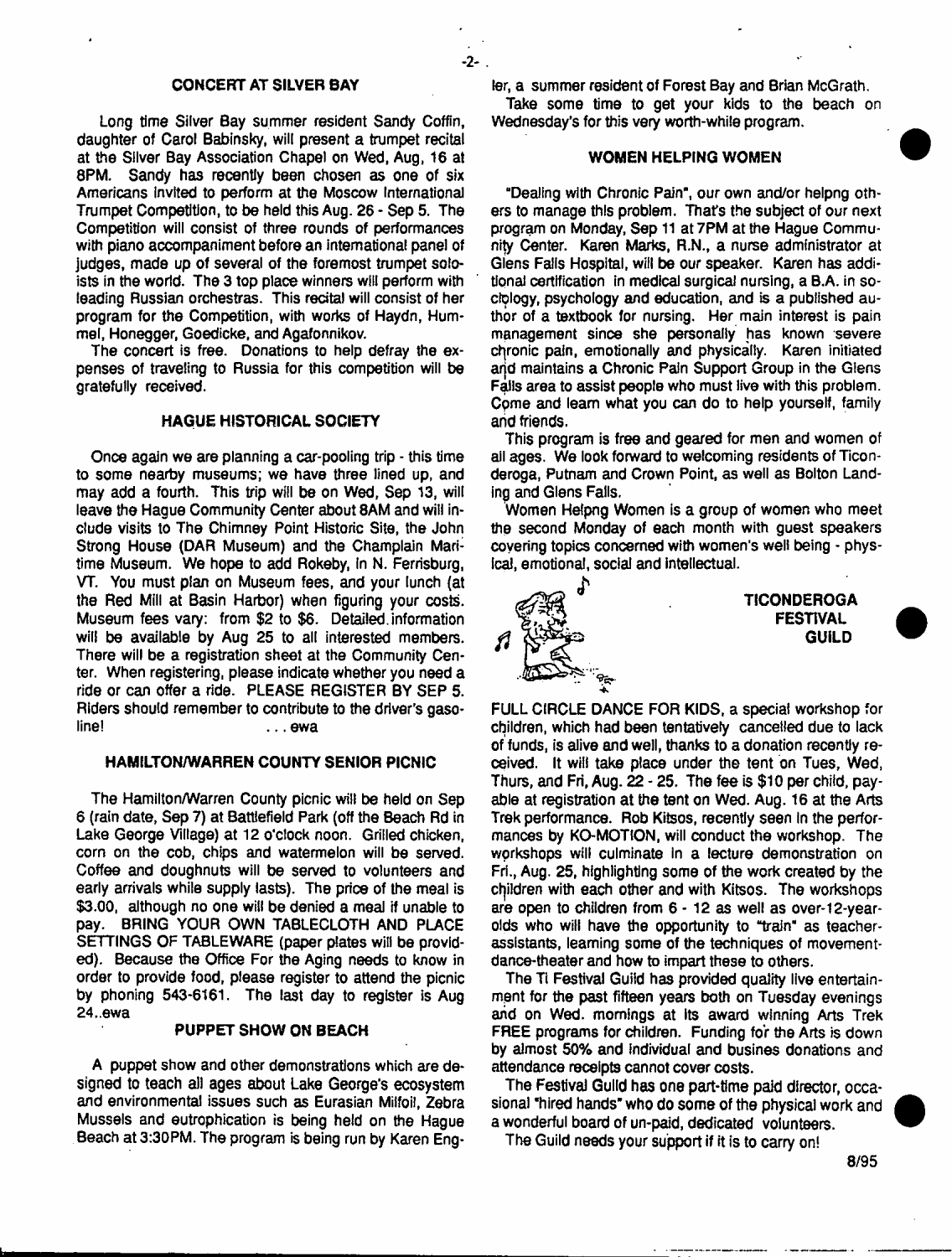# **ZONING BOARD SPECIAL MEETING 7/19/95**

A special meeting was called by Chairman Cris Ginn to discuss the ongoing Ody's Restaurant problems. Cris Ginn, chairman, stated that the courts had given a stay of seven days to the Odys to keep the restaurant open. Before this was made known he had called the special meeting because the restaurant was to have closed before the regular meeting was scheduled and he wanted to have a vote on the variance before that happened.

Much discussion was held about whether Mr. Levy (owner of the building and applicant for a variance) met the criteria which is set forth in the zoning ordinance to permit a variance in this case. Some of the reasons for the hardship were • that the applicant relied on representations from the town and federal government \* anybody can buy a piece of propoerty with it in the back of his mind that he could apply for use variance. • Federal government did not say it was not residential. \* Present use predated zoning ordinance. • It would be easy to show Open Hearth predated ordinance. • Does the ordinance work a hardship on Mr. Levy - yes, according to the chairman.

The chairman also stated that he did not believe the lakefront was suitable for residential use and that the proximity of the building to the road and the noise factor made It undesirable. He stated that the town attorney didn't have too much to say about it, onty that the variance had to follow four points in the ordinance. The rights of the neighbors have to considered.

The unique circumstance of the government seizure kept applicant from commercial use. (Ed. However, the applicant did not buy the property until after the government had put it on the market and advertised it as a residential property.) Chairman Ginn stated that the most reasonable return is for the building to be used as a restaurant/bar. Some members of the board feel that Mr. Levy has imposed a self-inflicted hardship on himself, white other members feel that the hardship is not selfcreated.

There was a discussion of hours for the restaurant/bar to be open. Since the county has a 4AM law, the chairman felt that 2AM would be reasonable, since , he stated most people in Hague don't go out until tate in the evening. No decision was made.

A board member raised a question as to whether or not the building as it is being used meets the NY Bldg. and Fire Codes. No decision was reached pertaining to this question since Warren County enforces the NY codes, and not the town of Hague.

It was a 3-hour meeting - no decisions were made.. djh

#### **REGULAR ZBA MEETING - JULY 27,1995**

The ZBA was still working on a resolution to the problem of Ody's Restaurant at the July 27 meeting. Prior to the meeting a procedural error was discovered and the board was advised not to make a decision .

The Planning Board MUST see the application package for its input. This did not happen. The Planning Board will undoubtedly take up the matter at its August 3 meeting.

When the ZBA gets the Planning Board's information, Chairman Ginn can call a special meeting to consider Mr. Levy's request (61-1.5) Ody's Restaurant - for a use variance at that time. With the granted stay, Ody's is still in operation... g!

### **SPECIAL INFORMATIONAL MEETING ON SEWER**

When the sewer project started Hague was only in line for a 35% grant to cover costs. Today we are expecting 1Q0% funding. This is certainly inducement enough for Hague residents to give the project serious thought. As you know, we are in the process of legally forming Sewer District #1.

Questions were raised about extending the system north and south of the boundaries. Petitions were suggested, but we were reminded the funding was for the original plan. There would be probably be additional costs if the plans were changed. Construction costs now are estimated at \$4,502,200. After paying tie-in costs it is assumed property owners would only be responsible for paying the annual operation and maintenance. This is estimated to be a cost of \$350, for an average single family home.

For additional information a complete report can be seen at the Community Center. The next step will be a public hearing to be announced. We hope there wilt be a bigger turnout of Hague property owners so they may get the correct information, instead of rumors... gl

#### **PLANNING BOARD -** 9/3/95

The only item on the Planning Board' s agenda for Aug. 3 was to answer a request from the ZBA for their recommendation on the Ody's Restaurant application by Mr. Lqvy for a use varianoe.

After a very involved discussion, a site visit to ODY'S was made during the meeting, and upon its return the Planning Board concluded they would only suggest conditions to be proposed  $E$  the ZBA decided to grant the use variance requested. These included noise, hours, parking, egress, vegetative trimming, etc. . . . gl i

#### **TOWN BOARD** 8/8/95

The meeting opened with a moment of silence in memory of William Foster, who was a former Zoning administrator in the town. When the meeting was opened to comments from the audience, a very lengthy letter was read by George Hawkins asking many questions and including various statements concerning the proposed sewer district for Hague. One that received some agreement from the audience was, that in his opinion, ALL Hague voters should be allowed to decide on Sewer District #1 and not just those residents who would be involved in the original plan.

There were tetters & petitions presented requesting extensions to the north and south. Supervisor Beiden felt we must go In the direction we started but will present the petitions to Wanen County Sewer Planning Committee to see if there are funds for further study. A new impact statement would be necessary and there would be additional costs.

 $(Cont. on p. 4 TOWN BOARD)$  8/95

-3-

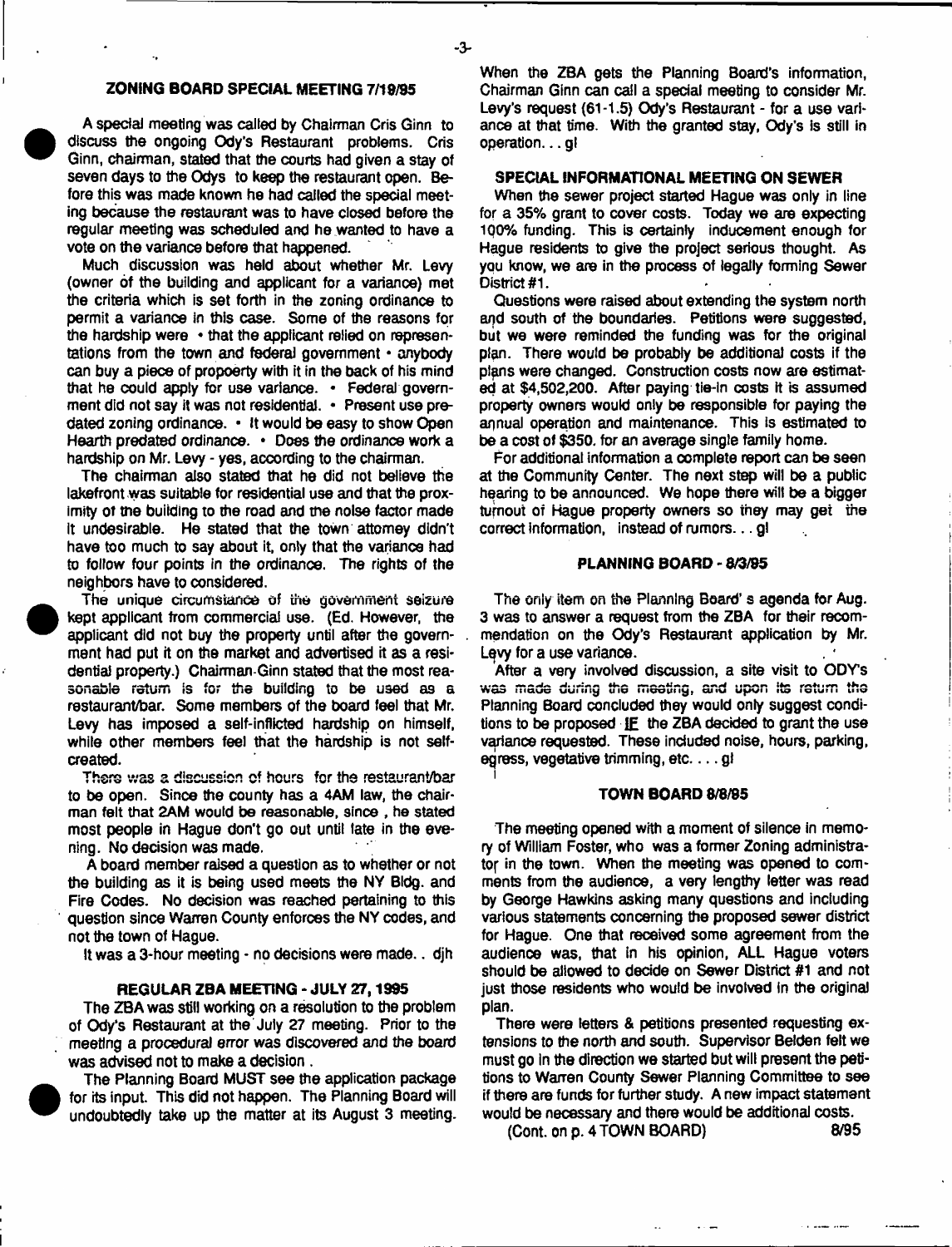#### TOWN BOARD (cont. from page 3)

If for some reason we were to lose funding because we do not proceed as planned we may not see that money again. A public hearing will be scheduled in the near future.

On the national level HUD is considering a restructuring of its present program and is looking for local input A committee will be formed in town to suggest ideas for reform.

The New York Power Authority has established an energy efficient lighting program (HELP) to identify, finance and install cost effective energy efficiency improvements. Supv. Belden will be meeting with representatives at a future date to discuss consideration of their plan.

Information has been received from the Lake George Park Commission about Marine Patrol Assistance available to Hague for enforcement of any ordinances which pertain to vessels, mooring and docking.

A new service for Hague families has been developed by the Silver Bay Assoc, under the direction of Helen Barton. It is child care and is sorely needed; There will be an Open House at the beautiful new child care center on Aug 16. The center will open officially on Sep 6. Hours are 7:30AM to 4:30PM. Fee structure will be on a sliding scale. Call 543-8833 for detailed information.

A meeting will be held in Albany on Aug. 24 at 10AM on the school tax.

Mike Manning has been chosen by the Republican Party as custodian of the voting machine. Michelle Gautreau has been recommended by the Democrats.

Hague received a good report at each of its water sampling spots.

The county has proposed a new property tax law.

Warren County hopes to have the purchase of Swede Mt. settled by Sep.

Bruoe Caza, assessor, tendered his resignation as of . Sep. It was accepted and the personnel committee will start the search for a new assessor.

Hague will receive \$756.00 from the \$2,331 in fines collected by our justice, as reported by Councilman Meola.

A concern was expressed that monthly reports, including minutes of meetings, to the supervisor and board, have been slow in coming.

Councilman Meola suggested additional funds for youth programs might be found for next year. There was a most successful field trip to the Whiteface Indian Festival and he would tike to plan more for the coming year. He also suggested cultural events in the park. (Do you remember the movies we enjoyed a few years ago?)

Money is available to replace the present wire fence near the brook on the Center property with a split rail fence topped with attractive lighting. The new basketball court is getting lots of use. .. .gl

ED: On Wednesday, Aug 10 Supv. Belden received word from Warren County that the initial sewer grant wilt cover the additional costs of an engineering study for the extensions requested. This means no extra costs to the taxpayer. Supv. Belden also found out that according to law only the people who are in the sewer district #1 may vote. This answers one *of* Mr. Hawkions' questions.

#### WE GET LETTERS:

"I am writing to express and explain to the community my views concerning Norman Levy's current application for a use variance to operate his Silver Bay property as a commercial restaurant/bar. First, I am disappointed and dismayed that the Hague Zoning Board of Appeals appears to be inclined toward endorsing this application. Careful scrutiny of this matter shows that Mr. Levy has utterly failed to meet the conditions necessary for approval of a use variance. The most glaring deficiency in his application is that he has not established that it would be a 'hardship\* to limit his property to residential usage, and he has certainly not shown that this supposed hardship was hof of his own creation.

If the Board approves Mr. Levy's application, it will be flaunting the Town's own Zoning Ordinance. Accordingly, the neighboring residents, including myself, will be forced to challenge the Board's decision by bringing a lawsuit against the Town. If this does come to pass, the expense incurred by the town in defending the Board's decision in such a lawsuit have been the direct by-product of the Toym's irresponsible and unlawful actions in this matter. Thus, the Town will have only itself to blame for the expenses associated with this potential litigation. While nobody wishes to prolong the controversy associated with Mr, Levy's property, the Town, itself, makes it impossible to fay this matter to rest. I am confident that the Town's attorney has property advised the Board that it must be exceedingly stringent in its consideration of Mr. Levy's application, and i would hope that he would further attempt to steer the town toward the right, and lawful decision.

Sincerely, *Isf* Eleanor Sapakoff

THE GLENS FALLS SYMPHONY ORCHESTRA is proud to announce that Bruegger's Bagel Bakery will be underwriting, a FREE concert in Crandali Park for the North Country Community in celebration of Its first anniversary in Queensbury.

.The FREE concert will be held on Aug 16 at 7:30PM and will perform music from Mozart, Rossini, Handel and Gfeig. For further info, call 793-1348, Symphony office.



The Carillon Garden Club wiii present a flower show entitled "Bi, By, Buy" on Sep. 9 (Sat.) in The Hague Community Center from 1 - 4PM.

Design Classes scheduled are: "Say Goodby to the Single Life"; "By-By Blackbird"; "Bi-Weekly"; "Bi-Sect"; "Never Say Goodby" and "Bi-Lateral Agreement". There will also be a horticulture division and mums will be on sale.

The public is cordially invited to attend this annual flower show which will be judged in the morning and on display in the afternoon.

8/95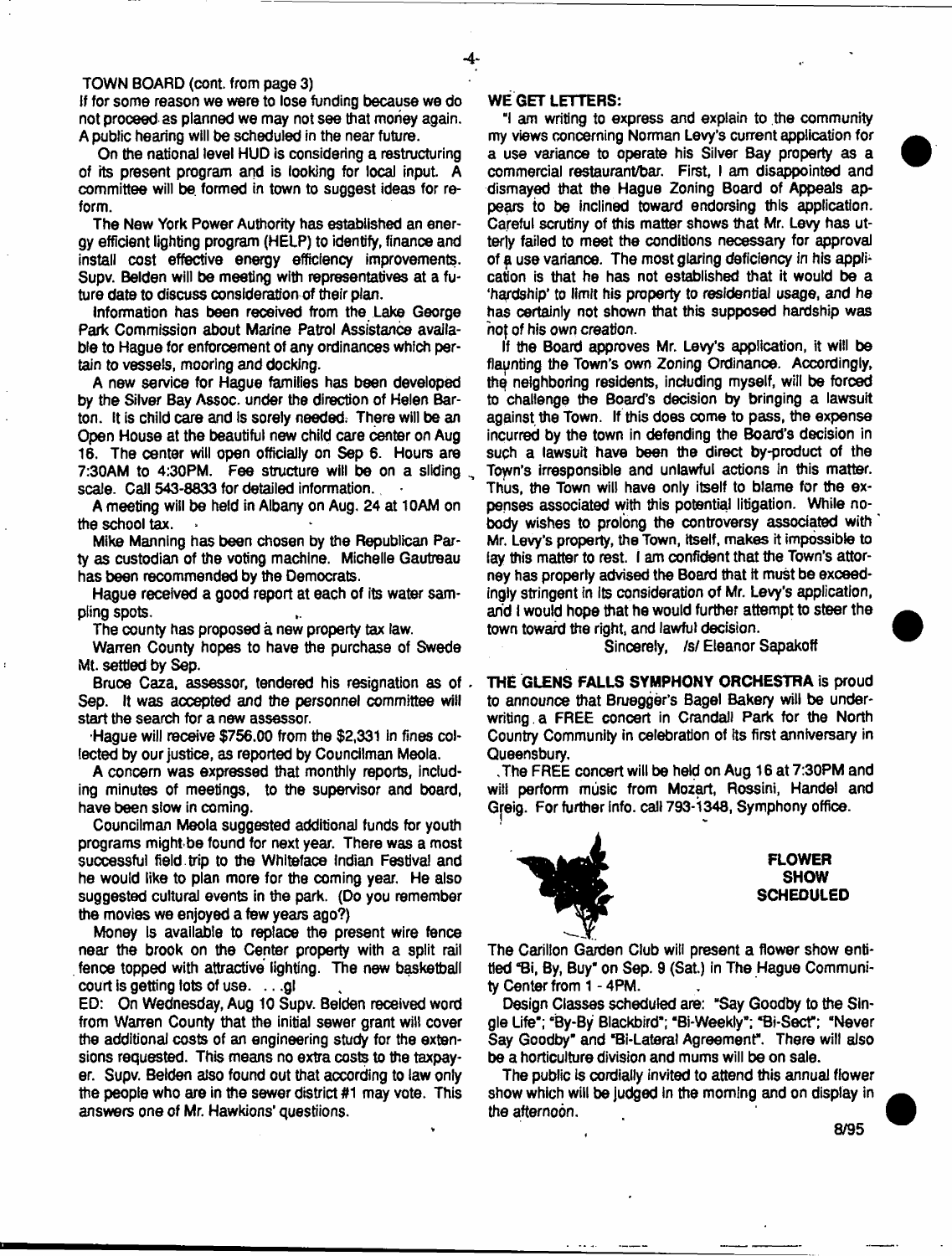### FOOD DISTRIBUTION

Hague is in the fortunate position (at the moment) of having a food distribution twice monthly and anyone who meets the eligibility standards *can* be supplied. The dates and times are prominently displayed on the Community Center bulletin board, the Post Office, Hague Market, our monthly *Hague Chronicle* various church newsletters and bulletin boards.

In addition we have a food pantry for serious emergencies (loss of job, fire, etc.) Just cat) Georgina Lindquist at 543-6095. We can help you.

## INCOME ELIGIBILFTY GUIDELINES Effective 7/1/95 - 6/30/96

| <b>Hshld</b> |              |                 |       | Hshid |                    |        |       |
|--------------|--------------|-----------------|-------|-------|--------------------|--------|-------|
| Sz.          |              | Year Month Week |       |       | Sz Year Month Week |        |       |
|              | \$7470 \$623 |                 | \$144 |       | 5 \$17710 \$1476   |        | \$341 |
| 2            | 10030        | 836             | 194   | 6.    | 20270              | - 1690 | 390   |
| 3            | 12590        | 1050            | 243   | 7.    | 22830              | 1903   | 440   |
| 4            | 15150        | 1263            | 292   | 8     | 25390              | 2116   | 489.  |

Next food distribution August 29 from 1-2PM at the Community Center.

### WEATHER NOTES Mary Lou Doulin



We have had much activity weather wise since the last writing. Fair weather extended to July 14 and then on Sat. morning, July 15 at 6AM, we had a violent storm with winds between 80 and 100 mph. Power lines and trees were down from here to the Mass. line. West Hague was without power for two days but we were fortunate in downtown Hague not to have lost any. The 6AM barometric pressure was the lowest I have ever seen. Humidity was excessively uncomfortable at ail times but as the day progressed the sky became blue and the sun returned. The National Weather Bureau termed the violent storm a "microburst". A 'microburst" forces 10Omph gusts downward to the ground where they are deflected in all directions horizontally.

July 15 Is known as St. Swithin's Day in England. It is a day to be carefully observed, as a proverb has it that the weather on that day determines the weather for the following 40 days. Since that day we have had lots of rain and many good days of sunshine.

We had another noteworthy storm on Thurs. Aug 4. We received 3" of rain, more excessive wind and golf ball size hail stones that did much damage to gardens. The tomato, corn and bean crops took a terrible beating.

In spite of the oppressive heat and humidity we only reached 100<sup>6</sup> once and we have only had 12 other days all summer that have reached 90\* or above. We have had an abundance of hornets this summer, the yellow jackets and white-faced hornets are making their nests close to the ground which is an indicator that we will have little snowfall this winter.

The nights have finally cooled off and sleeping is beauti-

 $\frac{1}{2}$ 

ful. The green lawns have reappeared and local vegetation, especially the flowers, look gorgeous. Night skies have been bright. Look for the Perseus meteor showers.

# DOES OUR AREA NEED A WAL-MART

Some area residents say a resounding YES but then others are equally vocal with their NO'S. An application has been received and filed with the Ticonderoga Town Clerk and Planning Board. It has been sent to an Environmental Planning Co. that the town has hired to review it and to an environmental attorney in Albany. As it stands now, It is expected to take about four months before the application is approved or disapproved.

A group headed by Dr. Dean Cook calling themselves RIGHT - Responsible, Intelligent, Growth for Historic Ticonderoga, has been formed to oppose the building of a Walmart In Ticonderoga The proposed location of a 97,000 square foot store is south of the 9N-22 intersection.

Inexpensive and plentiful merchandise, new jobs, and increased property and sales tax income are some of the benefits being heralded by supporters. Experience shows there Is also a downside - a net loss of jobs, eroding tax base, increased traffic, and the creation of a "one store" town. The RIGHT group is asking residents to educate themselves and insist that town leaders get all the facts and let the public know the true Impact of Wal-Mart on Ticonderoga.



## HAGUE SENIOR CITIZENS

The annual summer picnic of the Senior Citizens oi Hague will be held at the Hague Fish and Game Club on Tuesday, Aug 22 at 12 noon. Hot dogs, hamburgers and rolls will be furnished but it is requested that each senior bring a dish to share (salads, desserts, chips, etc. etc.) Please call the Community Center and have your name added to the list before Friday, Aug. 18 so that we may have some idea how many to expect. This is always a fun event and any senior In the town of Hague is invited to participate.

On Monday, September 18 the seniors will be bussing to Racquette Lake for a luncheon cruise. We will leave the Community Center promptly at 8:30AM (get there a little ahead of time) and will return at approximately 3PM. We are asking each person who has signed up at the Community Center for this trip, to please send a check for \$10 per person to Marguerite West c/o the Community Center or pay \$10 in cash to one of the secretaries. This should be paid by September 12 to insure your reservation. As of now reservations have been made for 47 people (which is the limit). We have started a standby list, which will be used in order of calls, In case an emergency arises that someone can't make the trip. REMEMBER: SEND IN YOUR \$10 (WHICH INCLUDES BUS AND CRUISE AND LUNCH!) BEFORE AUGUST 12.

The seniors appreciate the town board's generous support of the seniors of Hague, dih 8/95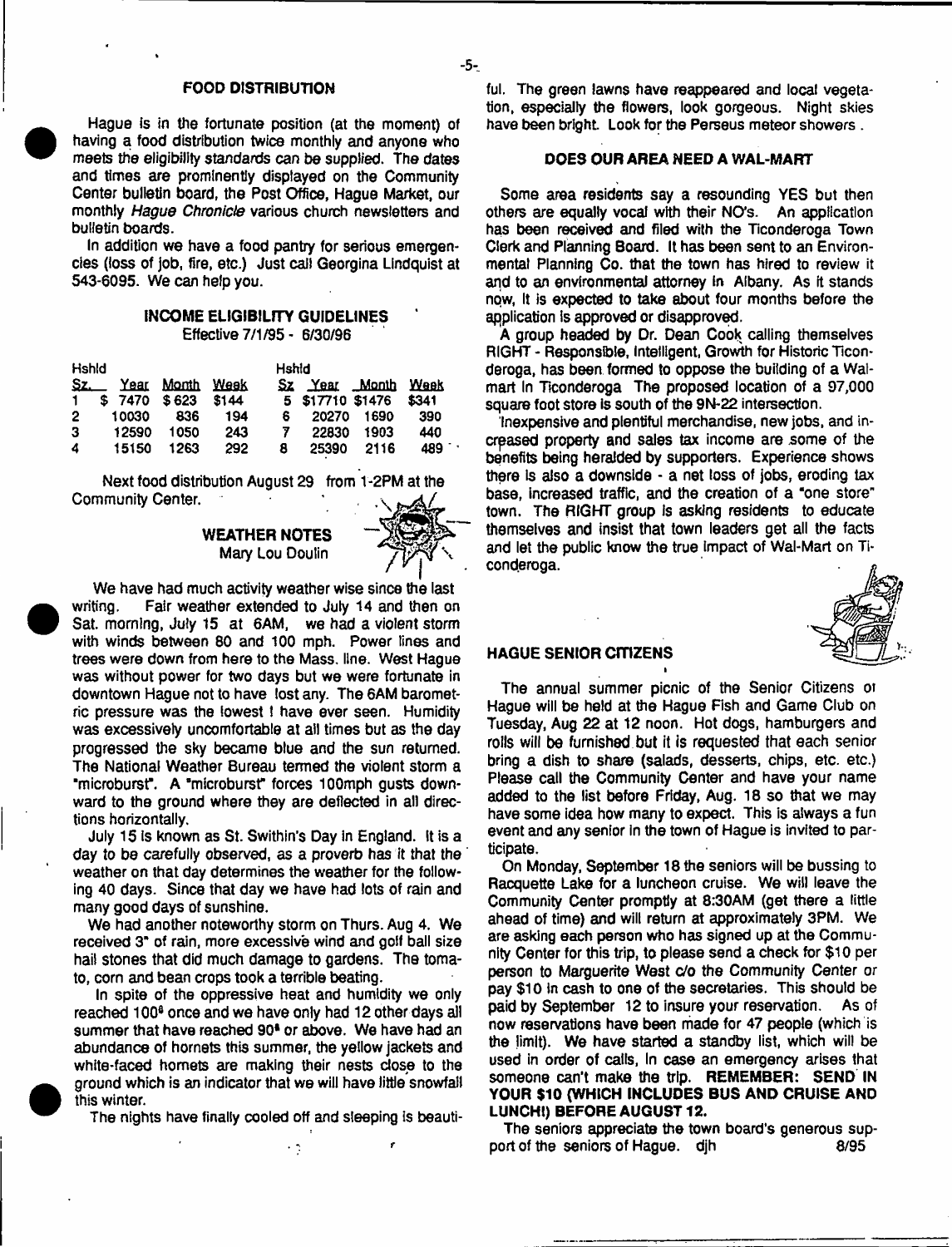#### HAGUE HISTORICAL SOCIETY MUSEUM

The Historical Society has lending copies of two books on local history - The Wilford Ross book on the graphite industry - *Graphite -* and *Remembering Wardboro* by Kitty Eyerman. Wardboro was a flourishing town community in the valley south of Tongue Mountain, Padenarum Road. These books can be borrowed for a week at a time.

... Clifton West, Town Historian

#### NATURE NEWS Laura Meade

Recently, I attended four excellent informational presentations by experts from the Department of Environmental Conservation. Aian Hicks, using slides and data charts spoke about moose in the Adirondacks and adjoining areas; Lou Serchieili, bear expert, showed remarkable slides of those animals with humorous and-Informative comments; Tom Gliddi captured a curious audience with hs descriptions and slides of bald eagles and Mark Brown displayed fur pelts, mounted specimens and interesting slides of Adirondack mammals.

I became curious as to the responsibilities of these speakers and their connection to DEC, so I telephoned the Wildlife Resources Center at Game Farm Rd. in Delmar and interviewed Eric Fried, coordinator for the duties of the experts there.

He said There is a Wildlife Management Section which is a branch of the state-wide DEC Headquarters at 50 Wolf Rd. in Albany. That section, which coordinates and provides technical expertise for New York Wildlife Programs is located in a complex here at Delmar, in a building constructed in' the late 1930's, plus an addition built in 1969. Peter Nye, a bald eagle expert, is the Endangered Species Unit Section leader, with other responsibilities delegated to Alan Hicks for bats and moose, Alvin Breisch for reptiles and amphibians, Barbara Loucks for captors and Kathy O'Brien for invertebrates. Other units are 1) Deer Management, 2) Bear Unit, 3) Fur Bearer and Small Game, 4) Game Bird Unit (concerning ducks, pheasants and turkeys, 5( Non-game and Habitat Unit (helping people identify birds and concerns for shore birds and mammals; and 6) Communications Unit (works with the public to disseminate information by way of citizen task forces and to address interests by bringing logather for discussion those with differing views.)

"The DEC Regional offices also have staff responsibilities for local contacts. For instance, Mark Brown in Warrensburg is a mammal expert and Tom Gliddi at Ray Brook gathers bald eagle data by field trips and personal interviews."

In addition to these wildlife professionals, DEC has a Natural Heritage Program at a facility in Latham where Steve Young and Carol! Reschke and others are located. Also, Douglas Schmid, a Senior DEC Forester at 50 Wolf Road, is responsible for the NY State Protected Native Plants Law.

Anyone nterested in contacting any of these experts regarding presenting a' program or for further information, may call me at 543-6060

The WINNER of the fishing equipment raffled by the Hague Fish and Game Club was Ethan Snyder from Minevifle. CONGRATULATIONS!

DID YOU KNOW? that Hague has a list of drivers who volunteer their time to take Hague residents to appointments, etc. This service is for those who have no other means of transportation or are incapacitated.

We also have Meals on Wheels five days a week, also run by volunteers. Give these people a big pat on the back!

### FREE CONCERTS SCHEDULED AT SILVER BAY

Members of the Toronto Symphony, Royal Conservatory of Music, Manhattan School of Music and other organizations will perform in the first Silver Bay Summer Music Festival at the Silver Bay Association, Silver Bay, NY Aug. 25 to 31. Admission is FREE.

Directed by Brandt Fredriksen, who directs and performs around the world, the festival will feature piano, violin, cello, clarinet and soprano soloists. The first performance, on Aug 25, will be a dual piano recital. Fredriksen and Maria Asteriadou will perform works by Arnesky, Brahms and Rachmaninoff.

All performances begin at 8PM. For further info, call Silver Bay Assoc, at 543-8833.

#### LATE AUGUST LAMENT

The seasons come, the Beasons go Some race by, some pass slow I reason why, would love to know, Is it the sun which sends its heat That warms our bodies and minds to greet The summer days that can't be beat Not only man but boasts as well React to sun aB it casts its spoil Makes nature bloom puts all in tune.

Now winter with its cold and snow Makes for tales of times of woe A telling fact that men feel low. In LruUi it in n limn fur piny To aki and allde can make the day And 511 tho air with laughtor gay A fireside seat and meal that's warm Gan set a scene that's filled with charm So cold alone does not man harm.

What is it then that makes them  $g_0$ . Some fast and then another slow? Is it the fact that winter confines Much more than summer's warmer climes? Indeed we wrap ourselves up tight \_ To keep out winter's frosty bite, .While summer makes ua cast off clothes And go outside to smell a rose.

You see that I can only pose And finally say, God only knows. . . . Robert M. Cole, &^93

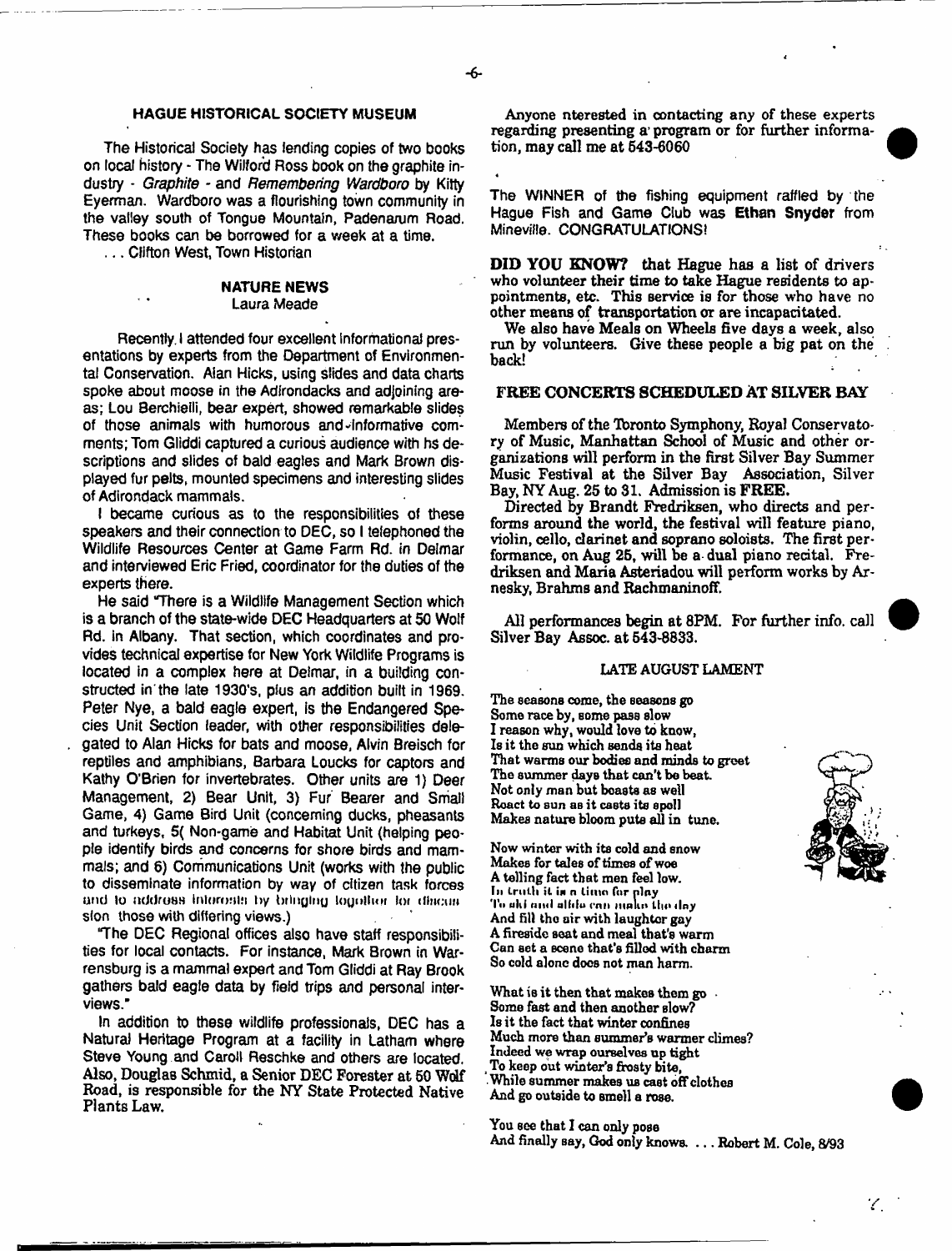$-7-$ 



BORN - A daughter, Grace Tamer, to Sheri (DeLarm) and Cris Ginn, Hague on June 13 in Glens Falls Hospital. Proud grandparents are Nancy and Dick Fogwell.

**CONTRACT** 

BORN - A boy, Andrew Hamilton, to Leslie and Tom Crabbs, Virginia Beach, VA on July 23. Grandparents are Mary and Ed Crabbs, Hague & Fredericksburg, VA. and greatgrandmother is Mrs, E. Hamilton Crabbs, Hague. Andrew will be the fifth generation of Crabbs to enjoy visiting in Hague.

**BORN - A daughter, Morgan Lee,** to **David Price and** Becky Wolf, Jacksonville, FI on July 25. She is the granddaughter of Bonnie (Bly) Price and great-granddaughter of Shirley Smith, Hague.

DIED - Louise C. Green, 77, Loveland, CO on May 22, 1995. Mrs. Green and her family resided during the summers for many years in Friends Point She is survived by her husband "Bill" four daughters and a son and five grandchildren.

DIED - Herbert A. Belknap, 88, Overbrook Rd, Hague on July 14, 1995 in Holmes, Putnam County. A police officer for the village of Scarsdate for 30 years, he retired to Hague in 1967. He is survived by one daughter, Mrs. Raymond White, Salt Point, two granddaughters and four great-grandchildren.

DIED - William D. Foster, 81, Naples, FL, formerly of Sabbath Day Point, NY at Manor Care Nursing Home. Mr. Foster was a former Zoning Administrator for the town of Hague. He is survived by his wife, Jeannette, two. sons, Peter, Hague, and David, Aspen, CO. and one sister, two grandchildren and a niece. Memorial service will be held on Wed, Oct 11 at 11AM at Grace Chapel, Sabbath Day Pt

DIED - Ruth Esther Baker Nelson (nee Garlick), 85, Manassas, VA and Silver Bay, NY, on Aug 1 In Manassas. She is survived by a daughter, Ruth Ann Barone, Manassas and two grandchildren. A memorial service is planned on June 8,1996 at 11AM in this area.

Univ. of Sakatchewan professor Douglas Knott, also of Silver Bay, has been named to the National Round Table on the Environment and the Economy (NRTEE). NRTEE Is an independent federal agency reporting directly to the Prime Minister and is comprised of 25 distinguished Canadians from different sectors of society.

CONGRATULATIONS TO LU MEGOW, for the tribute paid him for his dedication to the Hague Fire Dept, and Ambulance Squad in his retirement.

On August 10, 1995 during the intermission of the performance of "Sound of Music" at the Silver Bay Association, Lu was presented with a resolution citing all of the services he had performed with the Fire;Dcpnrf. ment and Ambulance Squad.

Lu retired to Hague in June 1987 and joined the ambulance squad in 1988 when he became an EMT. Since that time he has been certified in the Intermediate Level and most recently in Pre-hospital Critical Care (Level HI). He is currently the Captain of the Emergency Squad.

In presenting Michael Bailey, who in turn read the resolution to the audience (and to Lu and his wife who were on stage), Mark Johnson asked for a show of hands of thoso who had bonofitted at least once from one of these services. (There was a very large show of hands!) He also recognized .members of the HVFD and rescue squad. It was a very moving tribute to Lu and brought a standing ovation and applause from the audience.

Hague is indeed fortunate to have such a fine volunteer fire department and rescue squad. Sometimes we don't appreciate what we have until we need it. AND we are certainly very fortunate to have a man like LU in charge. In addition to his time volunteered to the Fire Department and Rescue Squad, he is also a dedicated member of the Hague Tbwn Board.

Again CONGRATULATIONS, LU for a job well done! And - to add a little cream to the coffee - one of our ambulances is now named THE LU MEGOW AM-BULANCE!

JUST LEARNED that The Sound of Music production netted the Fire Department over \$2200. Thanks so much to the Silver Bay EMPS and to all of you who came and supported them and The Fire Dept.

## OPEN HOUSE AT SILVER BATS CHILDREN'S PAVILION 6PM and MEETING ON CHILD CARE 7PM, WEDNESDAY, AUGUST 16,1995.

The budget for the Community Child Care center at Silver Bay is very basic. The fee structure, if compared to urban and even most rural child care facilities, is very low. Can our community afford these fees?

The feedback from a few parents has been that these fees were not affordable in this area. L understand and agree we need to find ways to raise funds so our children can take full advantage of the new Children's Pavilion and group socialization and developmentally appropriate practices. Our families and single parents need assistance!

I will have printed materials for this center at the Open House so parents and community members can review them. Please come, see the center and quality program that has been designed for children.

. . . Helen Barton, Asst. Program Director